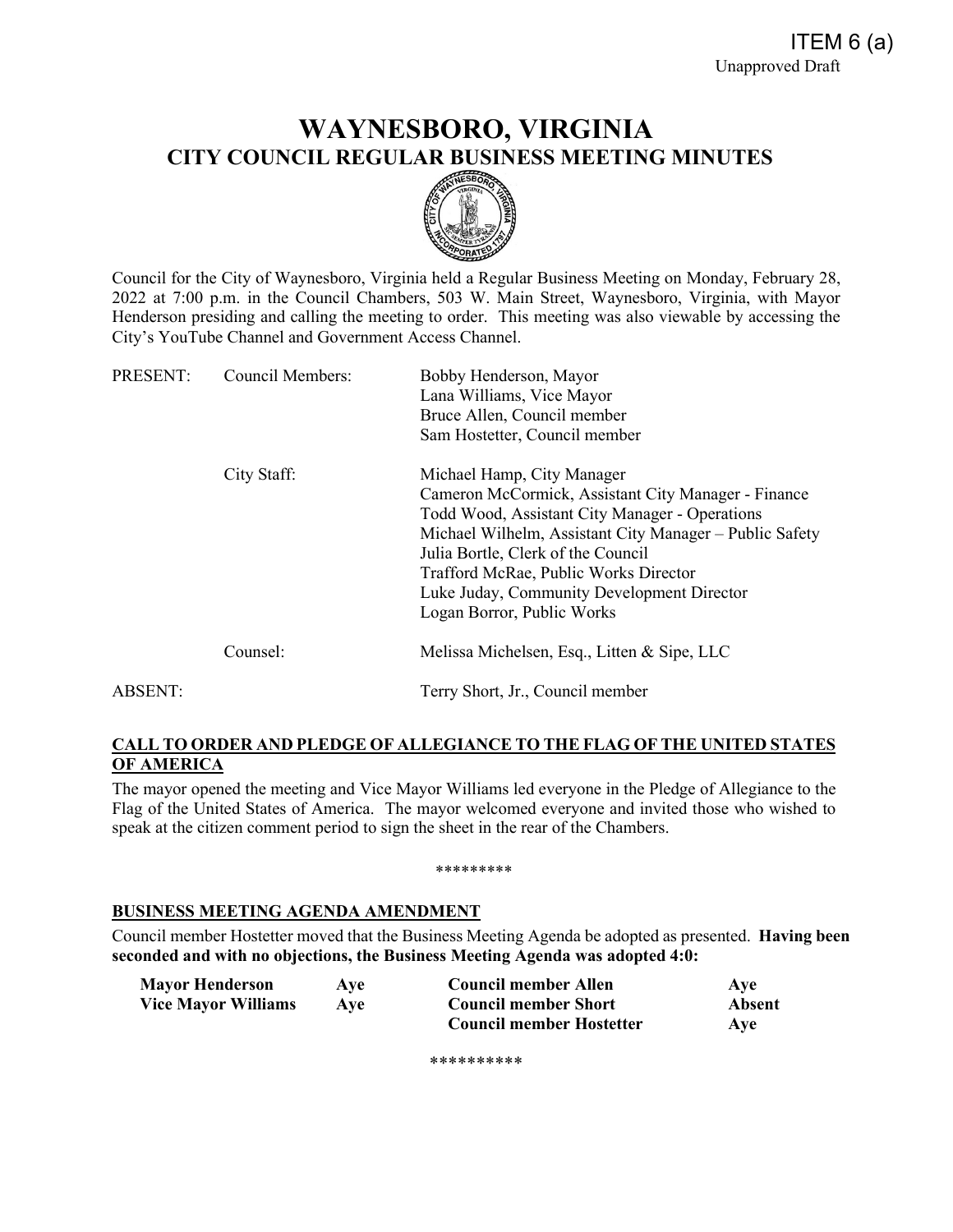# **MATTERS FROM THE MAYOR**

The mayor stated that Council member Terry Short is away due to a family emergency.

On behalf of the City Council, the mayor announced the award of a Certificate of Appreciation to Logan Borror, Public Works for his outstanding contributions to the city in the application of asset management. Because of his expertise in the use of technology toward maintenance efforts and the use of Cartegraph, the Public Works Department has received their highest annual award for the last two years.

## \*\*\*\*\*\*\*\*\*\*

# **MATTERS FROM COUNCIL MEMBERS**

Vice Mayor Williams extended her sympathy to Council member Terry Short and his family on their losses. Council members agreed and are keeping his family in their thoughts and prayers.

Council member Hostetter expressed his appreciation to the Parks and Recreation Department for holding a successful Mad Anthony Mud Run this past weekend, with more than 380 runners completing a four-mile trek. He provided his COVID update, stating that the COVID numbers continue to stay low prompting revisions in mask policy. He asked that people refer to CDC guidelines for more information.

## \*\*\*\*\*\*\*\*\*\*

# **CONSENT AGENDA**

Council member Allen moved to adopt the Consent Agenda as presented. **Having been seconded and with no objections, the Consent Agenda was adopted 4:0:**

| <b>Mayor Henderson</b>     | Ave | <b>Council member Allen</b>     | Ave    |
|----------------------------|-----|---------------------------------|--------|
| <b>Vice Mayor Williams</b> | Ave | <b>Council member Short</b>     | Absent |
|                            |     | <b>Council member Hostetter</b> | Ave    |

# a. **Consider adopting the following meeting minutes**:

- i. January 26, 2022 Budget Work Session
- ii. February 14, 2022 Regular Business Meeting
- iii. February 14, 2022 Work Session
- iv. February 16, 2022 Budget Work Session
- b. **Regional Youth Commission Appointment**: Consider appointing a candidate to the Regional Youth Commission as a Waynesboro representative, for an unexpired three-year term ending August 31, 2024 **(MS KRISTI WILLIAMS APPOINTED 4-0)**.

## **Second consideration/adoption of the following ordinances**:

- c. Amending a preliminary subdivision plat for a 214-lot subdivision at 0 Ivy Street, tax map no. 14-6-25 and 15-1-1; **(2022-09)**
- d. Amending City Code Section 98.5.1.5.A.3(G), the Zoning Ordinance, changing the allowable maximum width of impervious vehicle travel ways and parking areas within the required front yard setback. **(2022-08)**

## \*\*\*\*\*\*\*\*\*\*

# **ORDINANCE ESTABLISHING POOL ADMISSION FEES**

The City Manager explained the proposed daily admission fee amendments for the upcoming pool season. In addition to the \$1 increase in fees for the age groups, the city will offer different pricing and admission opportunities including season passes and punch card rates. Council member Allen moved to introduce an ordinance **PROVIDING FOR THE COSTS AND FEES CHARGED AT MUNICIPAL POOLS**. Having been seconded and with no objections, the ordinance will be considered again at the March 14, 2022 regular business meeting.